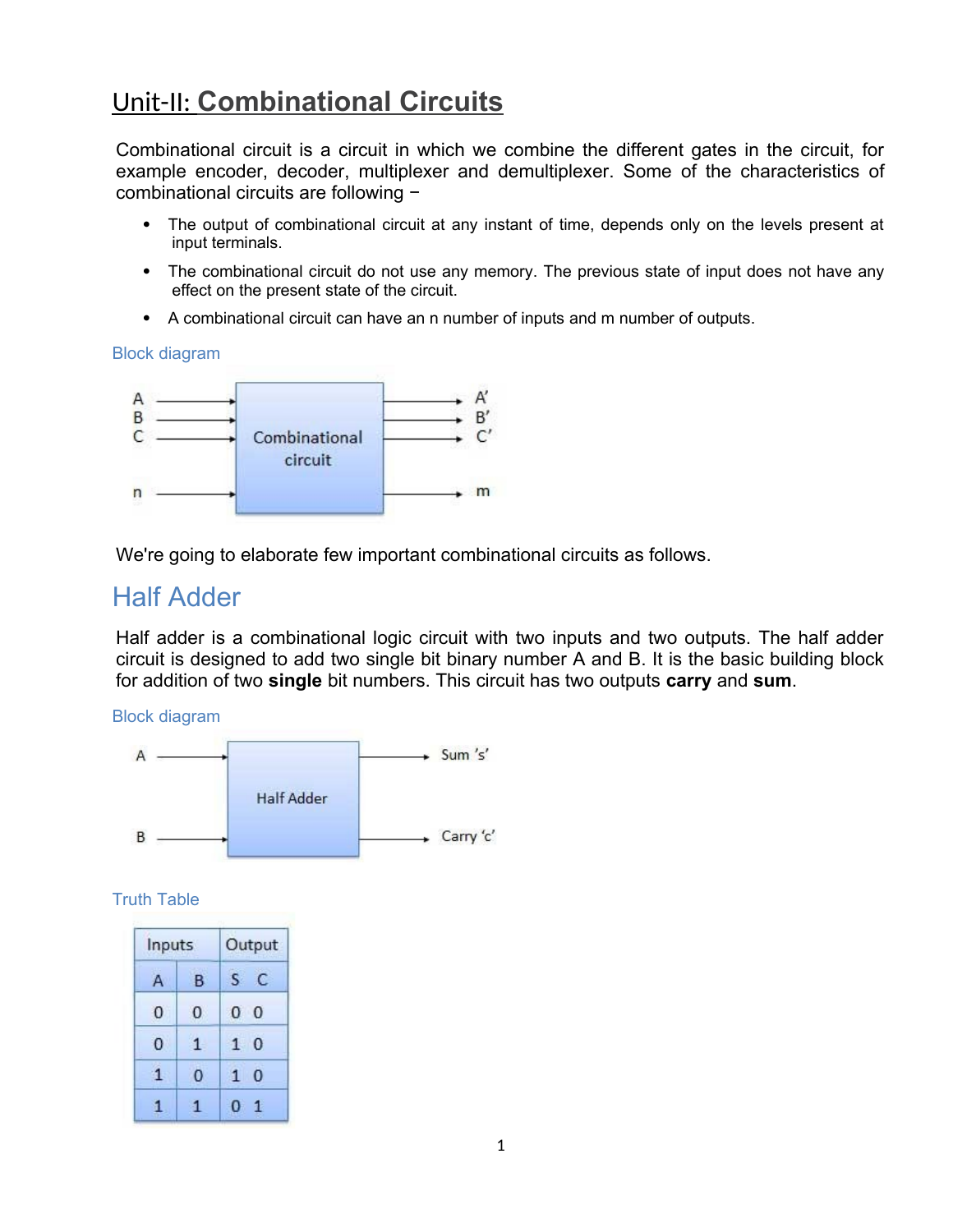Circuit Diagram



# Full Adder

Full adder is developed to overcome the drawback of Half Adder circuit. It can add two onebit numbers A and B, and carry c. The full adder is a three input and two output combinational circuit.

Block diagram



| Inputs         |                |                | Output                         |
|----------------|----------------|----------------|--------------------------------|
| A              | B              | $C_{in}$       | $S$ Co                         |
| $\overline{0}$ | $\mathbf{0}$   | 0              | 0<br>$\overline{0}$            |
| $\overline{0}$ | 0              | $\mathbf{1}$   | $1\quad 0$                     |
| $\overline{0}$ | $\mathbf{1}$   | $\overline{0}$ | $\mathbf{1}$<br>$\overline{0}$ |
| $\overline{0}$ | 1              | 1              | $\mathbf{1}$<br>$\Omega$       |
| $\mathbf{1}$   | $\overline{0}$ | 0              | $\mathbf{1}$<br>$\overline{0}$ |
| $\overline{1}$ | $\overline{0}$ | $\overline{1}$ | $\mathbf{1}$<br>$\overline{0}$ |
| 1              | $\mathbf{1}$   | 0              | $\overline{0}$<br>$\mathbf{1}$ |
| 1              | $\mathbf{1}$   | 1              | $\mathbf{1}$<br>1              |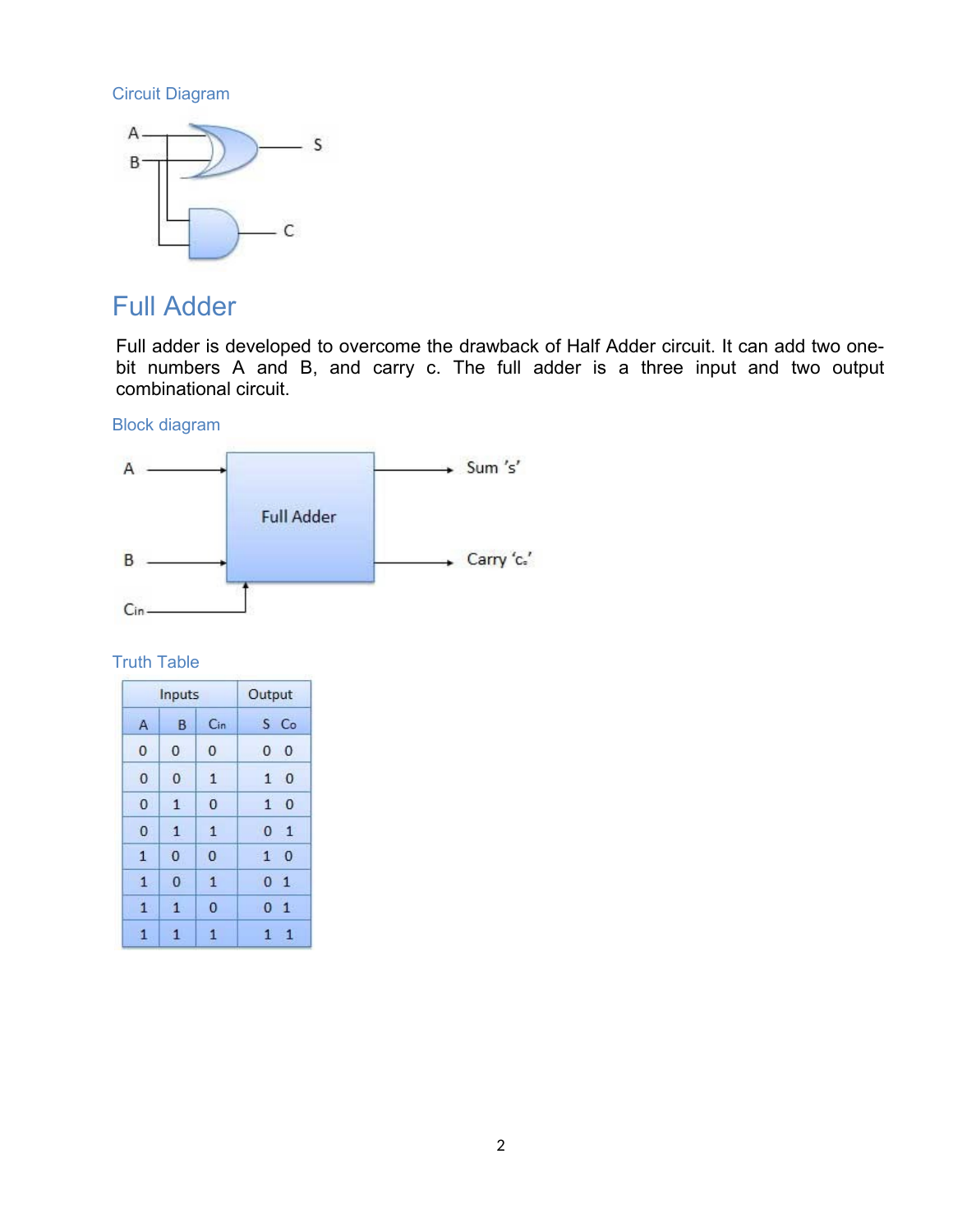Circuit Diagram



# Half Subtractors

Half subtractor is a combination circuit with two inputs and two outputs (difference and borrow). It produces the difference between the two binary bits at the input and also produces an output (Borrow) to indicate if a 1 has been borrowed. In the subtraction (A-B), A is called as Minuend bit and B is called as Subtrahend bit.

### Truth Table

| Inputs |   | Output |                  |
|--------|---|--------|------------------|
| Α      | B |        | $(A - B)$ Borrow |
| O      | O | 0      | 0                |
| 0      |   |        |                  |
|        | ο |        | п                |
|        |   | o      |                  |

#### Circuit Diagram



# Full Subtractors

The disadvantage of a half subtractor is overcome by full subtractor. The full subtractor is a combinational circuit with three inputs A,B,C and two output D and C'. A is the 'minuend', B is 'subtrahend', C is the 'borrow' produced by the previous stage, D is the difference output and C' is the borrow output.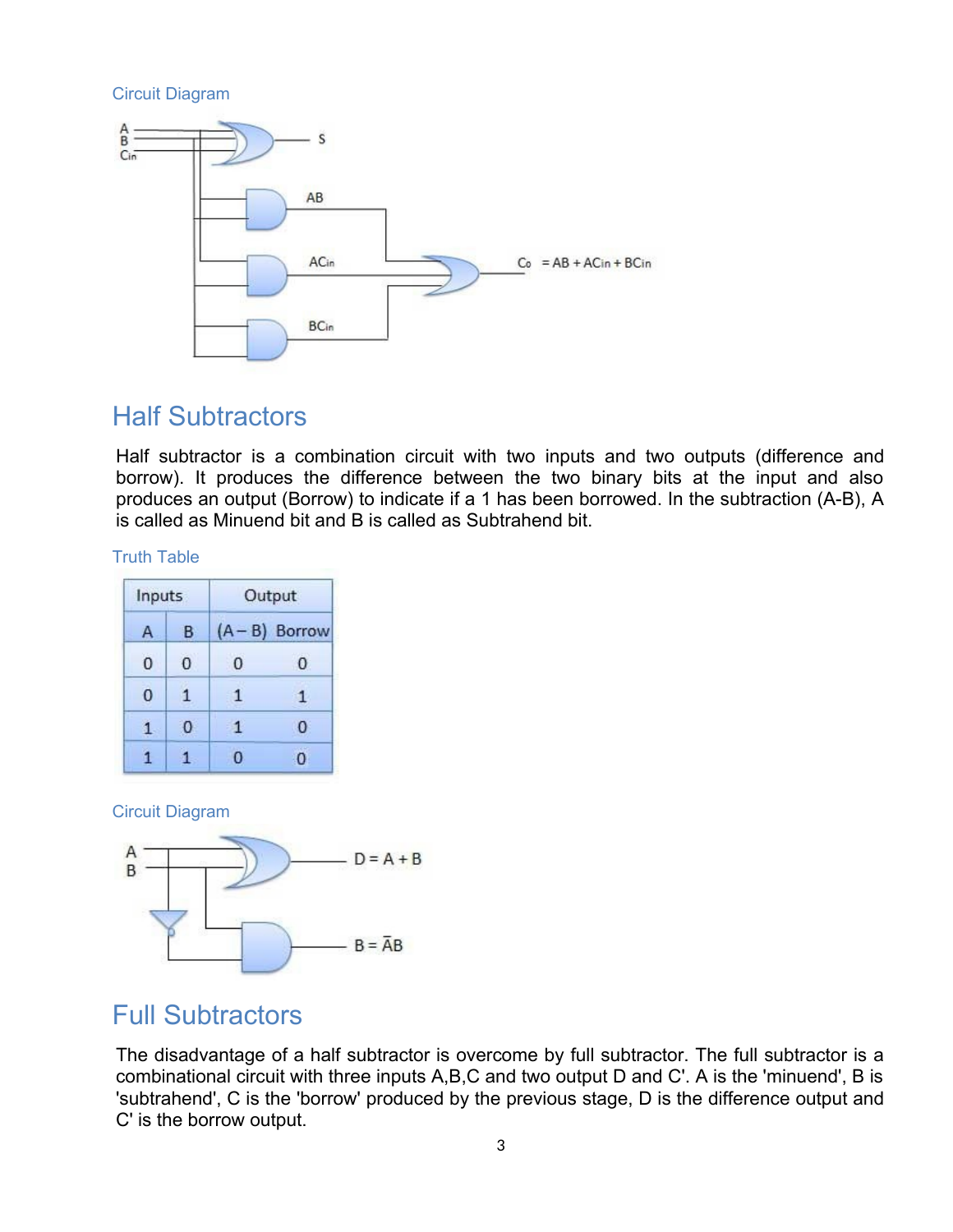### Truth Table

| Inputs         |                | Output       |                           |                |
|----------------|----------------|--------------|---------------------------|----------------|
| A              | B              | C            | $(A-B-C)$<br>$\mathbf{C}$ |                |
| 0              | 0              | 0            | 0                         | 0              |
| $\overline{0}$ | $\overline{0}$ | $\mathbf{1}$ | $\mathbf{1}$              | $\mathbf{1}$   |
| 0              | $\mathbf{1}$   | 0            | $\mathbf{1}$              | $\mathbf{1}$   |
| 0              | $\mathbf{1}$   | $\mathbf{1}$ | $\overline{0}$            | $\mathbf{1}$   |
| $\overline{1}$ | $\overline{0}$ | 0            | $\mathbf{1}$              | 0              |
| $\mathbf{1}$   | $\overline{0}$ | $\mathbf{1}$ | $\bf{0}$                  | $\overline{0}$ |
| $\mathbf{1}$   | $\overline{1}$ | 0            | $\mathbf 0$               | 0              |
| $\mathbf{1}$   | $\mathbf{1}$   | $\mathbf{1}$ | $\mathbf{1}$              | $\overline{1}$ |

Circuit Diagram



### **Multiplexers**

Multiplexer is a special type of combinational circuit. There are n-data inputs, one output and m select inputs with  $2m = n$ . It is a digital circuit which selects one of the n data inputs and routes it to the output. The selection of one of the n inputs is done by the selected inputs. Depending on the digital code applied at the selected inputs, one out of n data sources is selected and transmitted to the single output Y. E is called the strobe or enable input which is useful for the cascading. It is generally an active low terminal that means it will perform the required operation when it is low.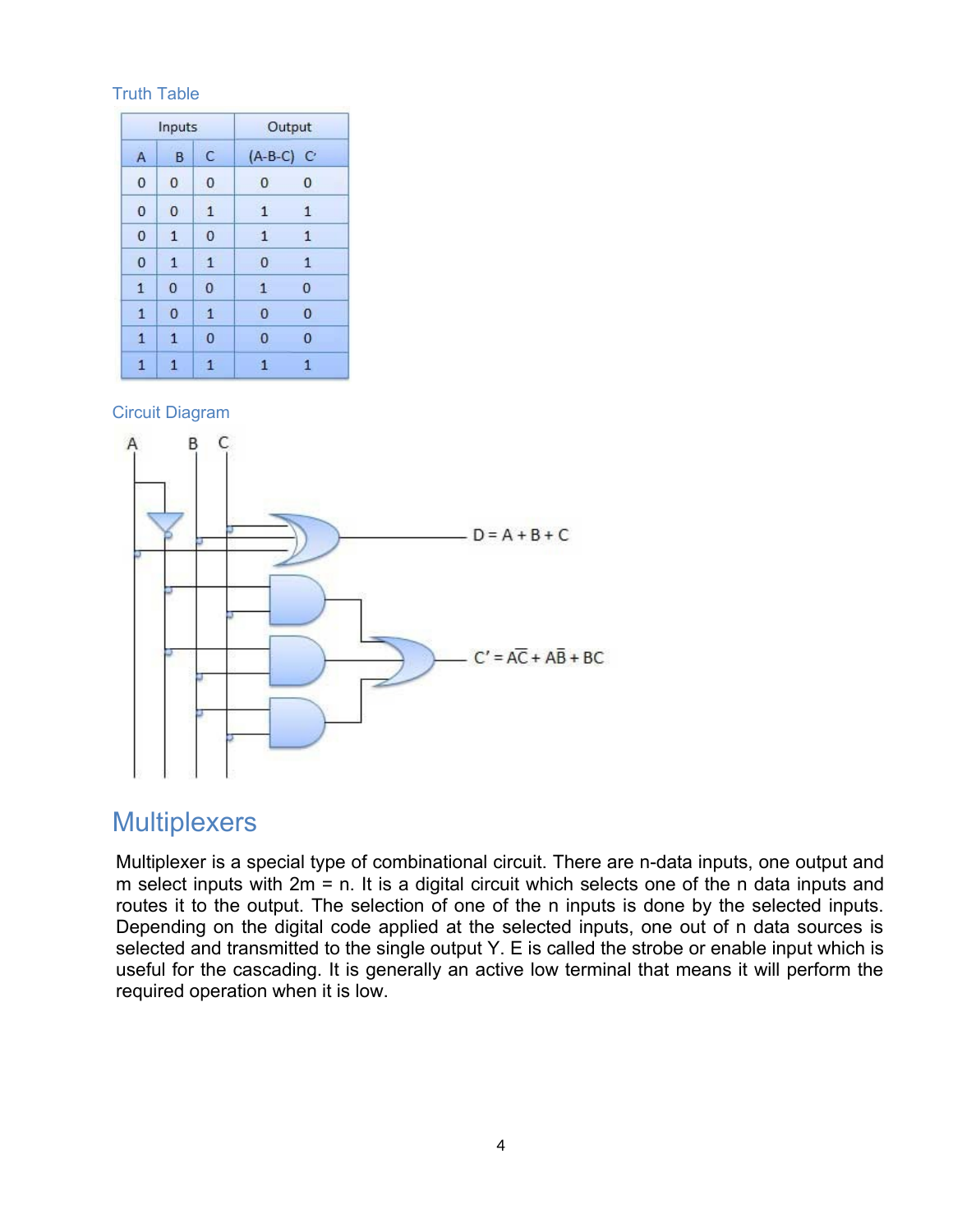### Block diagram



### Multiplexers come in multiple variations

- $\bullet$  2 : 1 multiplexer
- 4 : 1 multiplexer
- 16 : 1 multiplexer
- 32 : 1 multiplexer

### Block Diagram

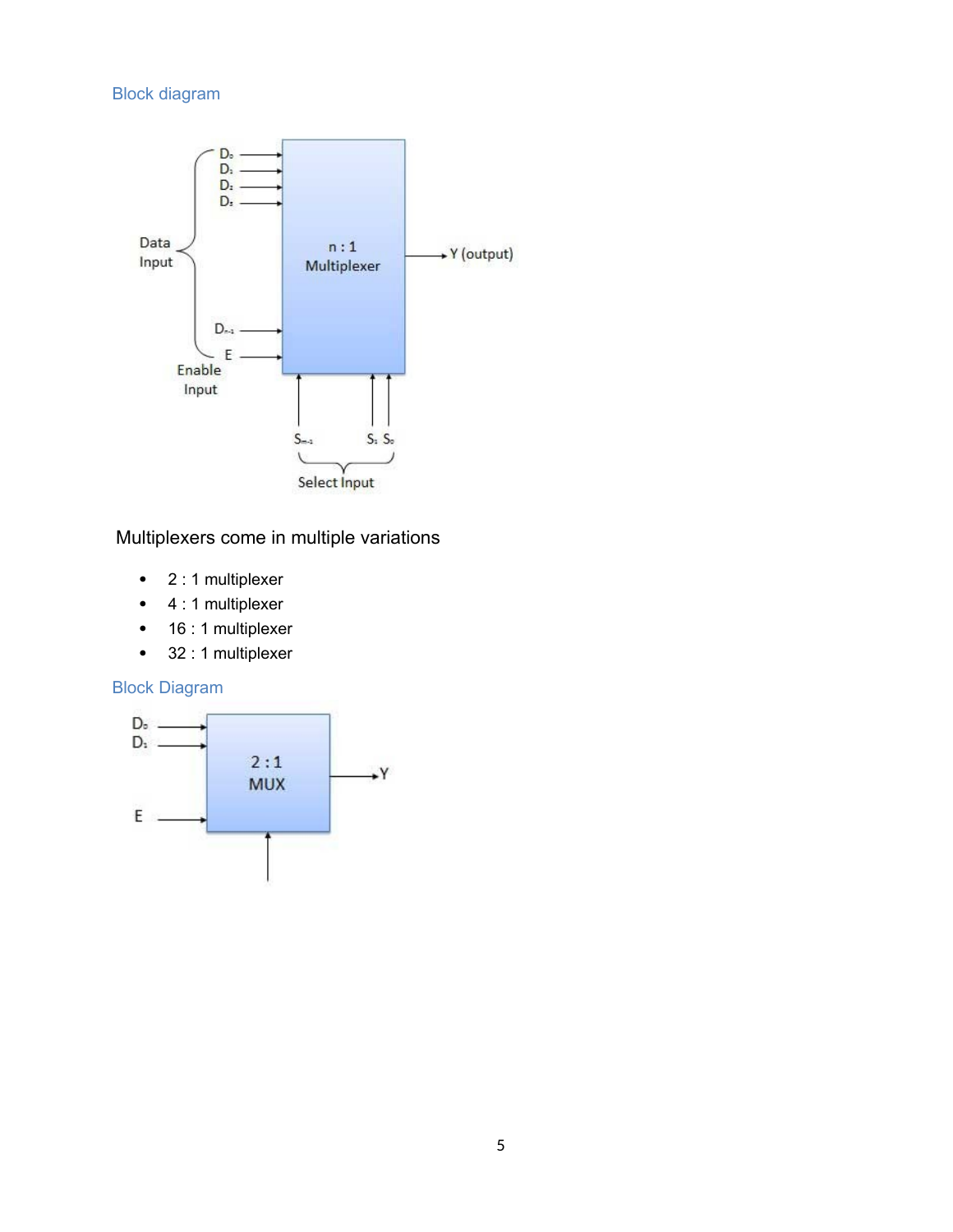### Truth Table

| Enable | Select | Output |
|--------|--------|--------|
| F      | Q      |        |
| O      |        | O      |
|        | 0      | Do     |
|        |        |        |

 $x = Don't care$ 

# **Demultiplexers**

A demultiplexer performs the reverse operation of a multiplexer i.e. it receives one input and distributes it over several outputs. It has only one input, n outputs, m select input. At a time only one output line is selected by the select lines and the input is transmitted to the selected output line. A de-multiplexer is equivalent to a single pole multiple way switch as shown in fig.

Demultiplexers comes in multiple variations.

- 1 : 2 demultiplexer
- 1 : 4 demultiplexer
- 1 : 16 demultiplexer
- 1 : 32 demultiplexer

#### Block diagram



| Enable | Select | Output   |          |
|--------|--------|----------|----------|
| F.     | s      | Y0       | $Y_1$    |
| O      |        | $\Omega$ |          |
|        | n      | o        | $D_{in}$ |
|        |        | D.       | O        |

 $x = Don't care$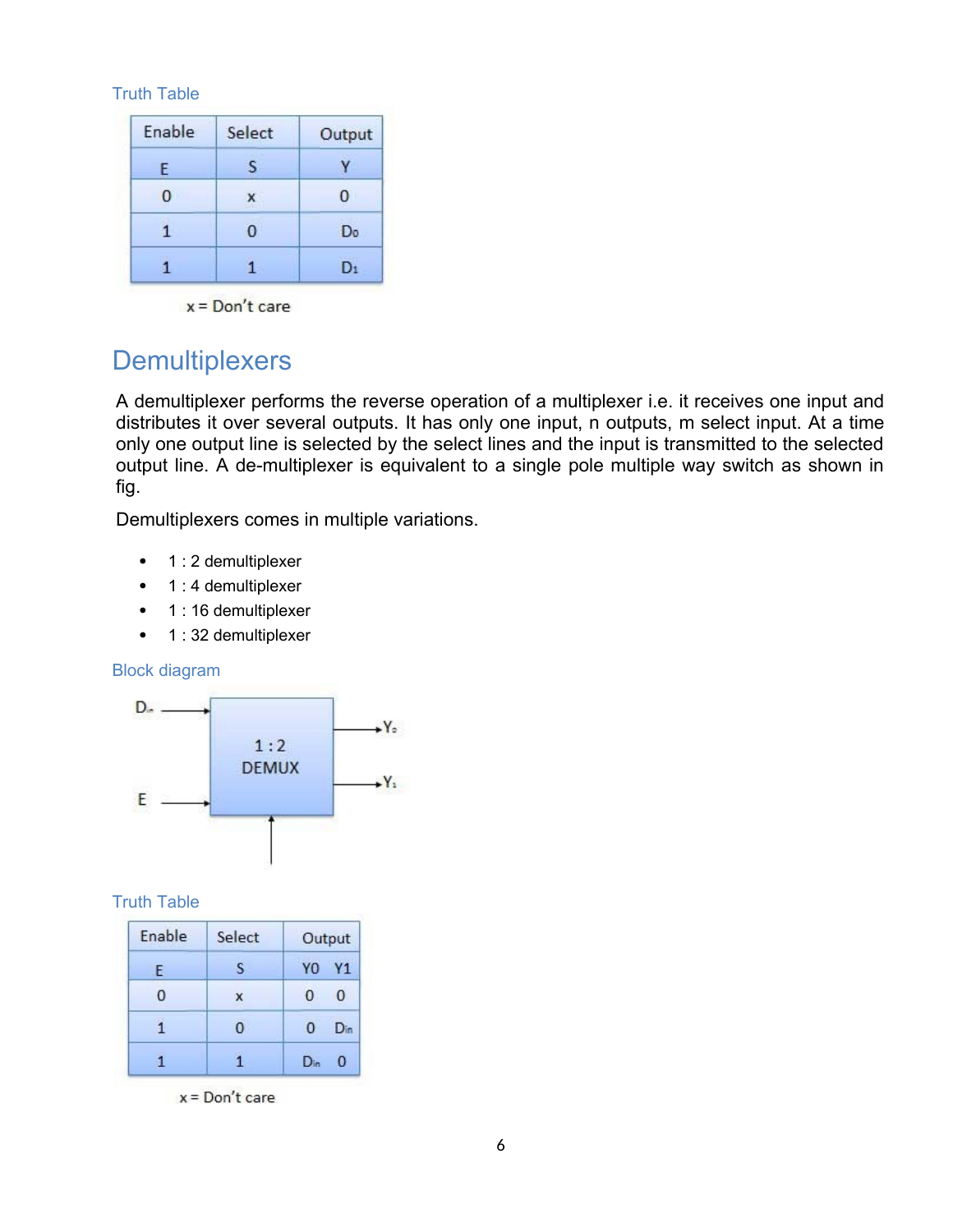## **Decoder**

A decoder is a combinational circuit. It has n input and to a maximum m = 2n outputs. Decoder is identical to a demultiplexer without any data input. It performs operations which are exactly opposite to those of an encoder.

Block diagram



Examples of Decoders are following.

- Code converters
- BCD to seven segment decoders
- Nixie tube decoders
- Relay actuator

# 2 to 4 Line Decoder

The block diagram of 2 to 4 line decoder is shown in the fig. A and B are the two inputs where D through D are the four outputs. Truth table explains the operations of a decoder. It shows that each output is 1 for only a specific combination of inputs.

Block diagram



| Inputs |              | Output   |                |              |    |
|--------|--------------|----------|----------------|--------------|----|
| д      | <sub>B</sub> | D.       |                | $D_1$ $D_2$  | D. |
| 0      | 0            | 1        | $\overline{0}$ | - 0          | 0  |
| 0      | $\mathbf{1}$ | $\Omega$ | $\mathbf{1}$   | 0            | 0  |
| 0      | 1            | 0        | 0              | $\mathbf{1}$ | Ω  |
|        |              | n        | ŋ              | n            |    |